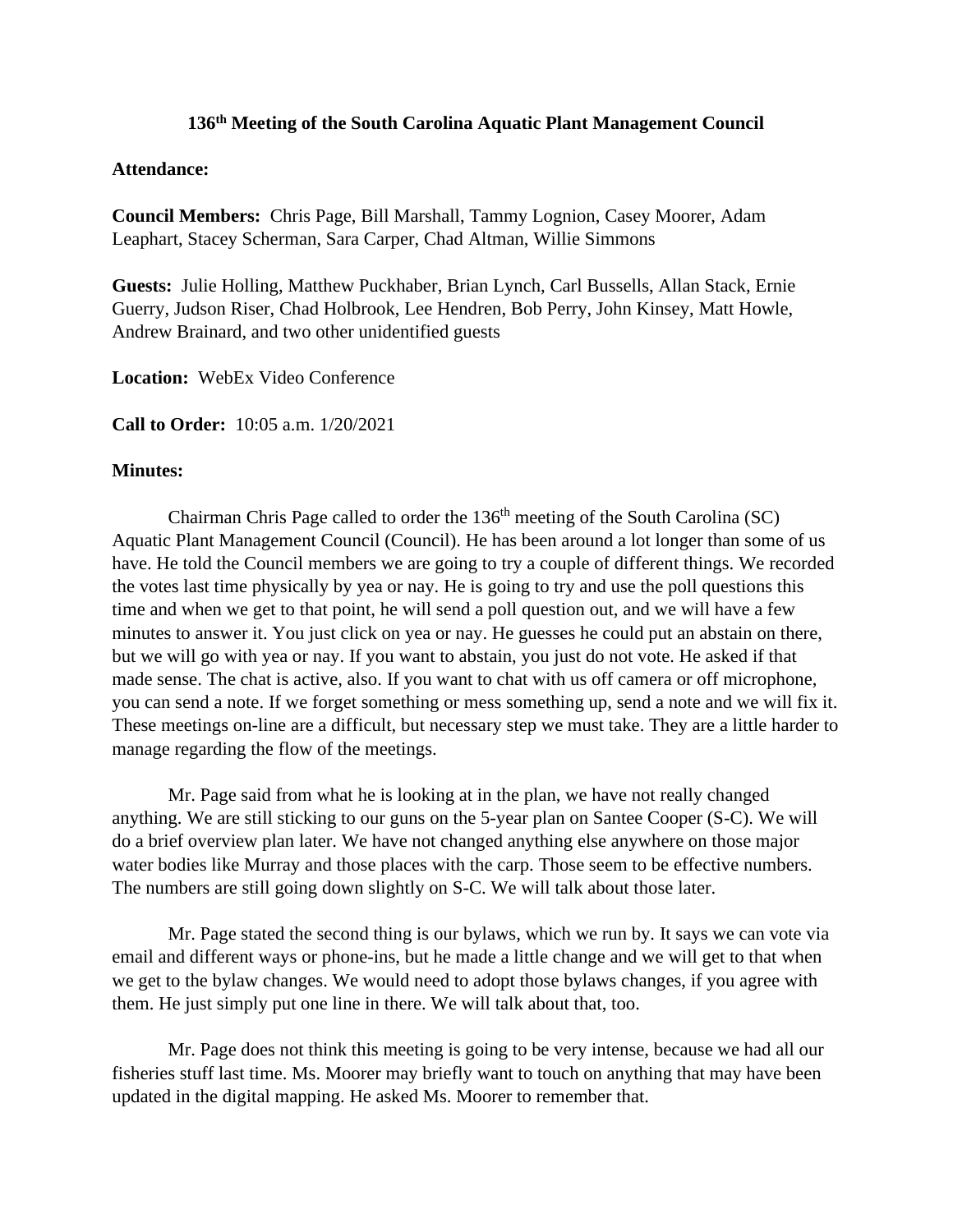Mr. Page called for comments and shared the agenda to the attendees. He asked if anyone, even council members, had any comments about anything. He would accept comments at this time. There were no comments. He reminded everyone that this meeting is only to approve the draft plan for public review. Ms. Moorer asked if he was looking for comments on the actual plan or just comments in general. Mr. Page said comments in general. It is just a comment section to give people free rein to speak their peace. Normally, we have some constituents here or in the regular meetings that have something to note and get their thoughts out to us early.

Mr. Page said there being no comments, we will move on to the minutes. The minutes were a little different this time because of the meeting. The WebEx system has a way to do transcripts. Since there was such a variety of people and such a variety of inputs from different types of microphones and volumes, it could not pick up on most of that stuff and it kicked out of error message saying it could not provide a transcript because it could not delineate among people. Ms. Holling and Mr. Puckhaber had to go through that and do them, basically transcribe them themselves. They had the help of a video to do that this time, instead of just a recording, which might have been a little easier for them. He noticed that on the video we get to talking and we make errors or make misstatements sometimes, and you do not pick up on it quite as fast that way. He asked the Council to take a few minutes to review the minutes he sent them via email. He would give them a second or two to look at them and he would entertain a motion at that point.

Ms. Holling noted that Ms. Moorer sent her some minor adjustments. She specifically asked Ms. Moorer to look over to her stuff, because we were having so much trouble hearing her. Ms. Holling pulled up the file and shared it to show the adjustments. The first one was on page one where Ms. Moorer said 'public utility.' That was supposed to be 'private.' Instead of changing it, because 'public' is what she said, Ms. Holling would like to add in an editor's note with the correction. She did that for Mr. Page in another spot. On page three, there was a missing 'not,' which was something that we could not hear.

Mr. Page said he would entertain a motion anytime anyone was ready to make a motion to approve the minutes. Ms. Moorer made a motion to accept the minutes as written with that corrected errors as noted by Ms. Holling. Mr. Marshall seconded the motion. Mr. Page said he would send a poll question, if he could it to work. He was unable to get it to work. He said he would do a roll call vote and go through the names. He asked, when he calls your name, please say your name and how you vote. He started with Mr. Altman and moved through the rest of the Council. The motion carried unanimously. He hoped the poll would work next time. He tried it two or three times before the meeting with no problems.

Mr. Page pulled up the bylaw changes up, so you could review them while he got Mr. Simmons situated and in the meeting. He apologized for that. On the bylaws, the changes are in red on the page to your right. It says in there in places already that we can vote by mail and do all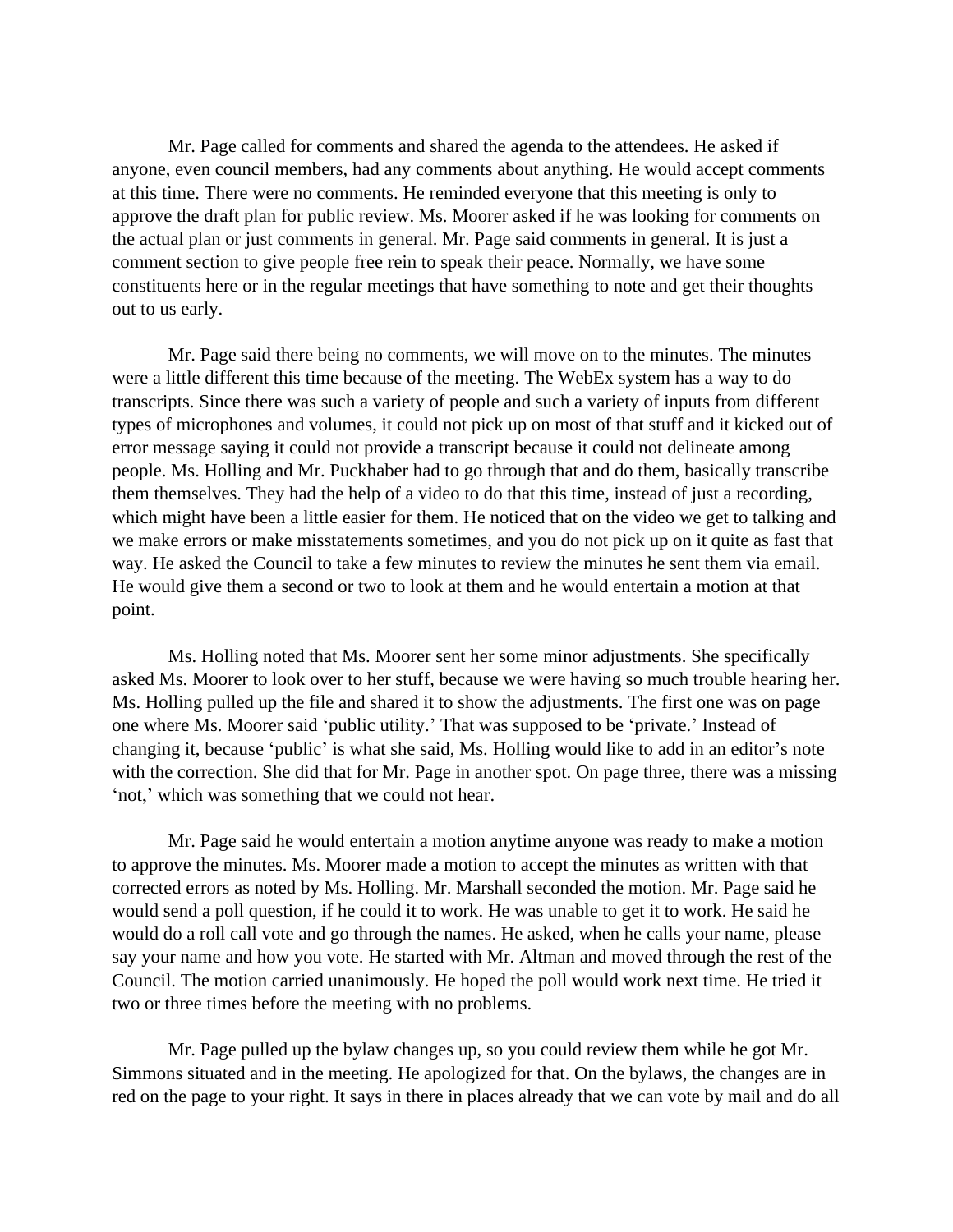kinds of other stuff, but it never says anything in there about virtual meetings or electronic meetings. The simplest thing he could do, was in the meeting section, he put in one sentence that said meetings can be traditional face to face or virtual electronic meetings and voting requirements must be adhered to. If that is not sufficient for you, if you want to change a little bit, we can do that, but we need to approve that to say we have an official meeting. He does not think he knows of anybody who has questioned that anyway. It says all the same stuff. He sent that stuff to you in your packet, too, he believes. Ms. Holling said there appeared to be a box about saving the poll results over the portion of the bylaws to be changed. Mr. Page highlighted the change and asked if that was clear enough. Mr. Marshall moved to accept the proposed change to the bylaws. Ms. Lognion seconded the motion. Mr. Page said there is a motion and a second. He asked if there was any discussion about it. He tried doing a poll again and it worked this time. He could see votes coming in. He noted that he set it up to spit out a report that tells him exactly who voted for what. He will see about attaching that information to the minutes.

Ms. Moorer noted that she does not have a poll or chat option. She can only message Mr. Page directly. She just sent her vote by message. Mr. Page said we will add that to it, because emails and all that stuff, or even phone calls, have always been an acceptable form of messaging. Ms. Moorer said she is logged in using the WebEx Teams app that we use here at S-C. She thinks that may be why she does not have the regular chat option. Mr. Page said that could be. All these things have their own little built-in security protocols that are somewhat difficult to deal with at times.

Mr. Page had a brief conversation with Mr. Perry regarding electronic meetings while waiting on the poll time to expire. Mr. Page hoped, towards the end of this year, we are back in face to face meetings. He knows we have been lucky with staff. We have been able to have some interaction in places because we meet somewhere by the road, and we get out and talk to each other. That helps a lot.

Mr. Page said he was going to go ahead and close that poll. He hoped everyone had voted. He shared the results of the poll. It listed everybody. He noted that the only ones he is interested in are the Council members for the polls. You all answered the first one, too. Thank you very much. It looks like the motion carried.

Mr. Page moved on into the approval of the draft of the management plan to post for public comments. This does not require a two-thirds vote like the final plan does. It only requires a majority to be able to post it for review. Hopefully, there will not be many changes to it. He thinks there are a couple of places where we are probably going to have to make some changes. He pulled it up. He asked if anybody had any concerns about any sections in there we might need to look at.

Ms. Moorer said she emailed Mr. Page and Ms. Holling a copy with the S-C comments right when the meeting started. The only thing that we had was a couple comments and some edits to add Metsulfuron-methyl and salvinia weevils. Our edits were on pages 56-60, and she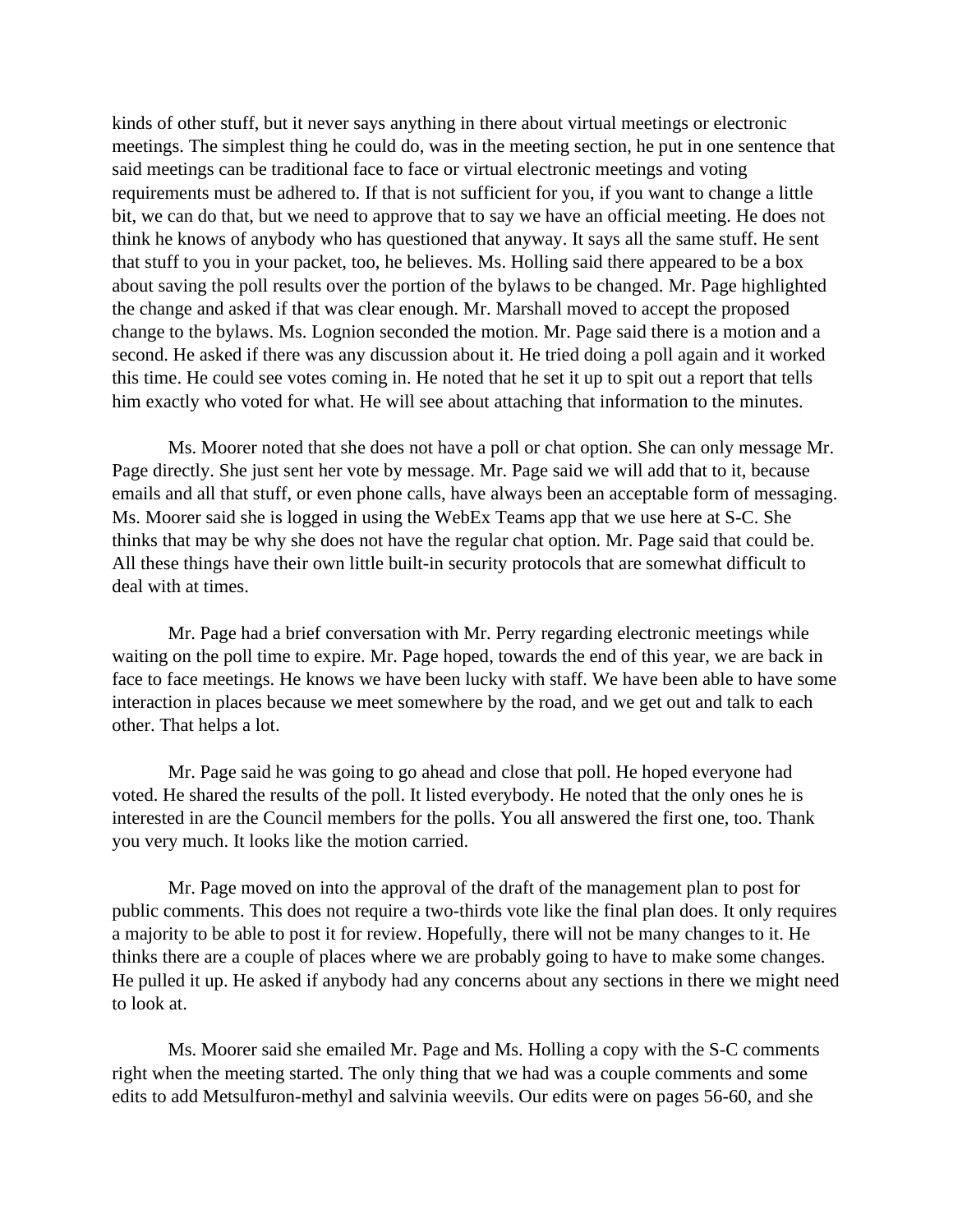emailed those to both of you. Mr. Page asked Ms. Holling if she had put those changes in the document. Ms. Moorer said she just emailed those changes when the meeting started this morning. Ms. Holling said it has not been inserted. She has it pulled up, if he would like her to share it. Mr. Page asked her to do so. Ms. Holling said she would scroll through the changes. They included changing 'filamentous algae (Lyngbya)' to 'algae,' adding information about Metsulfuron-methyl and salvinia weevils and adding the acres of salvinia to be treated.

Mr. Page asked the Council members if he needed to email that to them or did you see it on the document. This is just stuff going out for public review, so we will have a chance to tweak it and change it before we approve the plan in the end, anyway. He asked if anybody had any comments about that. There were none.

Mr. Page shared the plan so we could go over some of the highlights we have. You just saw Ms. Moorer's changes. If we need to, we can send that out and let you look over it a little closer and ask for a mail vote by the end of the day to approve those changes. If that is one of suggestions we need to do, we can do it that way. He had shared the document with you. You have got it in your hand. Let us see changes we made. He does not know of any changes we really made in there.

Mr. Page noted he was going to pull up all his favorites, starting with Lake Murray. Lake Murray kind of stayed the same. We are looking at the same number of grass carp in there. Maintenance carp stocking of 2,000. He thinks we did 1,700 last year. And we talked about doing the 2,000. That may be a change. He cannot remember what we did last year. All these documents are starting to run together. He is trying to maintain that 1 to 6 surface acre stocking rate. It appears we are kind of there on Lake Murray. We have other vegetation still on Lake Murray that has been problematic. Next year we will probably ask, as an agency, for Murray to do another drawdown, which they are supposed to be doing by their Federal Energy Regulatory Commission (FERC) license every 3 years. He thinks next year it will be 3 years since the last drawdown. That helps some of those native plant species right up along the shoreline significantly thrive. Things like the button bush and similar things, it helps them when they draw the lake down. It also hurts some of the other weedy plants that come up in there like primrose, alligator weed, bushy naiads and things like that, which people seem to think is more of a nuisance. We have not gotten to the stage yet where we see any need to make any significant chemical applications out there. We will keep checking it and trying to go through it that way.

Mr. Page scrolled to Lake Greenwood which was the same. Two years ago, we had a pretty significant infestation of *Hydrilla* come in, along with some control we did on some native species that were causing problems in a couple of coves. We are down to about 300 grass carp in Lake Greenwood. We are in the 1:5 or 1:6-acre ratio in there on those. We did leave in the treatment methods in case we had to go in and do some spot treating. Lake Greenwood is a lot like S-C. They do their own work. We talk to Julie Davis up there, the manager, quite a bit to see what is going on and we go help them survey and do things to help them, but she has got her own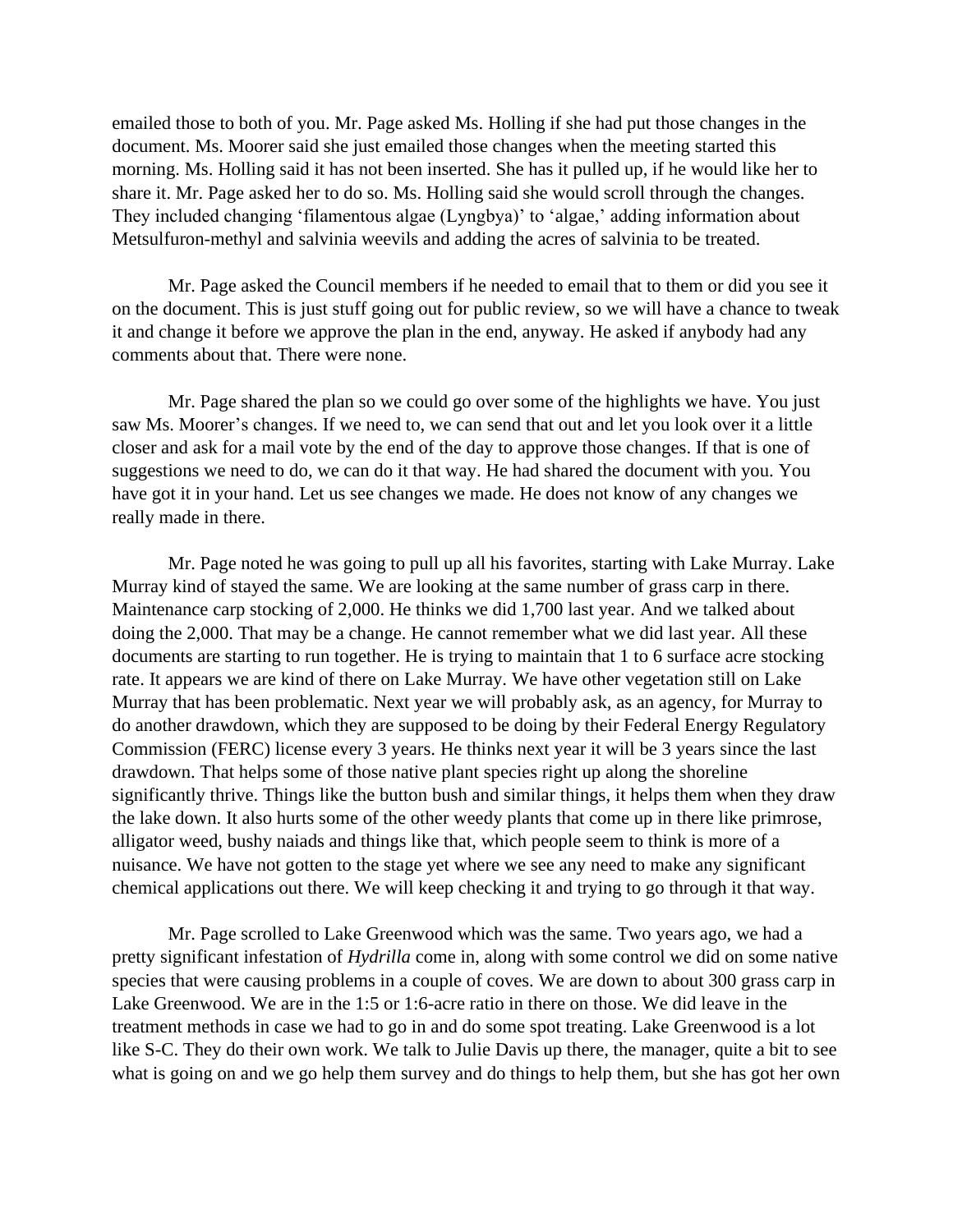budget. She makes it through on her budget except when she has some major problems and then we come in and help them.

Mr. Page asked if there was anything on the plan that the Council had concern with from your copies. Mr. Marshall said he had a question. He noticed that the list of species, problem plants, in many places seemed to expand. He was guessing that is an update. The previous plan showed the primary problem plants and now you have expanded it based on an update of all the plants that you deal with in those different places. Mr. Page said that was true. We had a situation last year where we had some public comments, well not public comments, but comments to us about having certain things in there, and certain things not being in there, and we treat certain areas that had certain species of native plants. That was always the discussion, should we list the native plants that we do treat, because some natives are problematic in situations or should we not. We waffled back and forth on that and we decide to put a more significant list of those plants in there. If we are going to affect it in some way or fashion, or target it in some way or fashion, it is probably listed now. We can take it back to the big problem plants if needed.

Mr. Page noted at Lake Greenwood, slender naiad is one of those species, along with *Vallisneria* (val or eel grass). It is one of those species that we love to have in the waterbody, but it can be problematic in certain coves where it cuts the whole cove off. Thanks to S-C, Ms. Moorer and those guys, either last year or the year before, instead of treating val, they and some Department of Natural Resource (DNR) folks from the upstate, went out and harvested it. They dug it up and transplanted it to the S-C system. He thinks they also put some in Hartwell. It is not suggested that just anybody do that. He felt confident with Ms. Moorer and those guys going through it, trying to figure out if it had *Hydrilla* tubers mixed in with it. They did a very good job of filtering that and just taking val with them and not any *Hydrilla*. Common people could go out and dig it up and just take a whole root wad and they may have *Hydrilla* and *Vallisneria* and four or five other species. Ms. Moorer and her staff did quite a good job of recognizing what was there and kind of culling the harvest and doing the right thing. He asked if there were any other comments or questions. There were none.

Mr. Page said it is the same old same old stuff. He called for a motion to approve. Ms. Moorer made a motion to approve the draft with the edits she sent in. Ms. Lognion seconded the motion. Mr. Page said he had a motion and a second. He asked if there was any discussion about any of those motions or the plan itself. There was no discussion, so he put the poll out and called for a vote.

While waiting for the votes to come in, Mr. Page noted to the Council members that are newer, this is the same old stuff we do here year in and year out. It gets kind of monotonous and boring sometimes. Sometimes we have some dicey spots, but generally, it is this. We are trying to look at things and trying to make decisions. We have made some significant changes over the years and we are settling into a timeline. We appreciate what you are doing, because we are trying to get an idea of something and try new science to make things work. Since we have been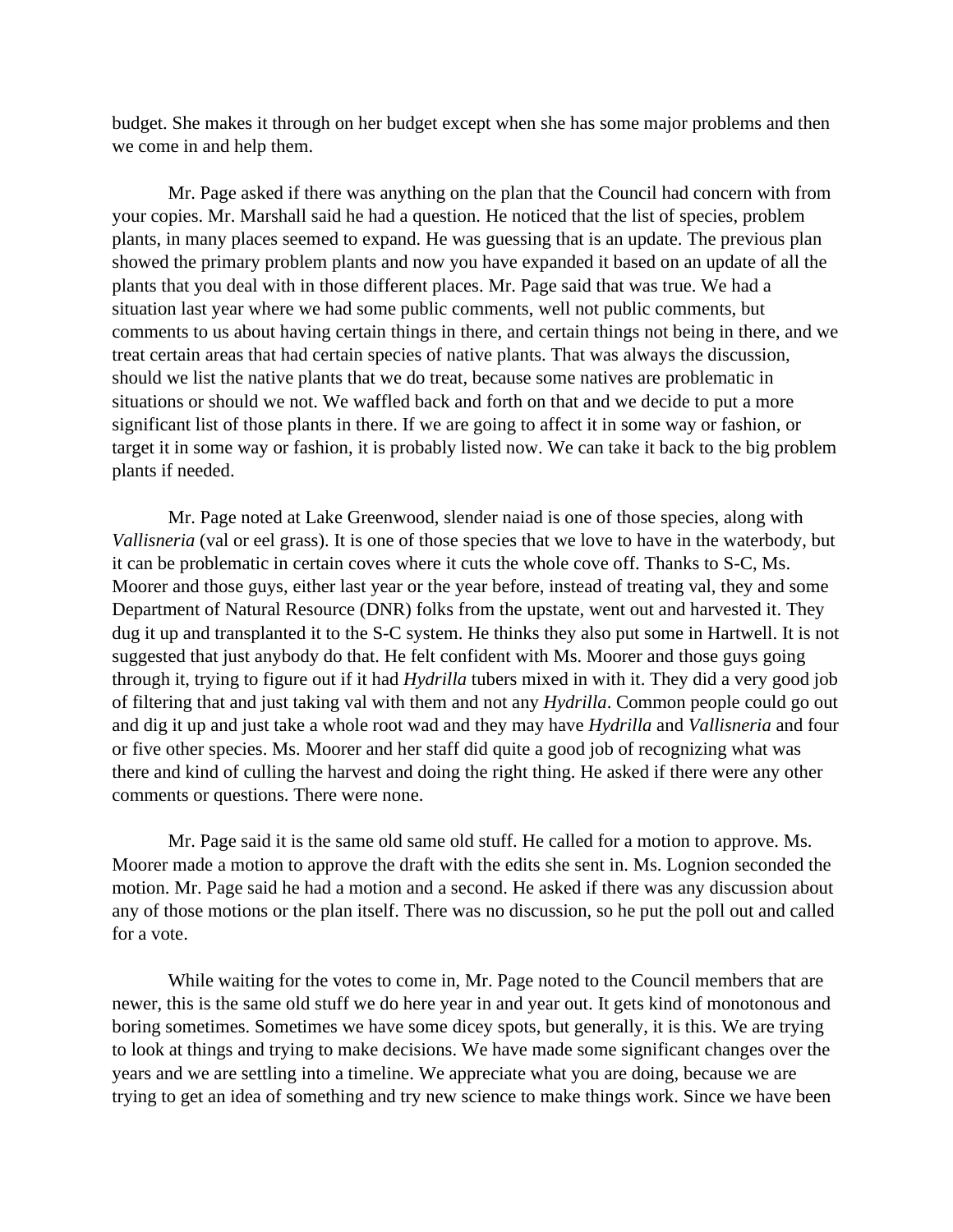doing, for the last 5 years, the stockings on S-C the same way, the indication is that what we are doing seems to be working very well and there is no need to make any drastic changes at the moment. After this year, we are going to have another decision to make, since the 5-years that we put in as our experimental period will be over. We will decide next year whether to continue on the same track or to go to more of a maintenance stocking situation in there, to level that curve back out. It is still going down slightly, based on the numbers we have. That stuff is difficult to look at when you are in a regular meeting and we have got it on a big screen. These meetings make it more difficult to look at. Hopefully, we will be back in the office next year to be able to do the meetings that way. It is a whole different way to look at it when you are trying to look at it on a small screen and share it with people and get comments at the same time.

Mr. Page asked Ms. Moorer if she had emailed him me again. Ms. Moorer said she sent him a message and her vote was yea. Mr. Page noted we can also vote simply by stating your name and your vote so it is recorded on the video or the audio part of the meeting. Ms. Moorer stated her name and 'yea.' Ms. Carper stated her name and 'yea.' Mr. Page said when calling a roll call vote he feels like he is up in the Senate or somewhere. He said he was going to let the time run out on the poll. He appreciated everyone's patience with all the technical issues we are having. He apologized. He thought we had it straight. We tried it 2 or 3 times, and it worked very well. He asked Mr. Simmons if all his meetings online this fun. Mr. Simmons said just about. We have had a bunch. As you know, all of our meetings have been online. Mr. Page said he knew but thought you had been in that other system. Mr. Simmons said they have been using Teams and it has been a lot easier.

Mr. Page gave the background on that. We use Teams as an agency and other agencies, he thinks are using Teams. Our agency refuses to open up the port to allow agencies to interact with each other that way. They view it as a security breach.

Mr. Page posted the poll results. You should be able to see who voted. The vote passed unanimously. That included two mail-in votes from Ms. Moorer and Ms. Carper, who both voted yea.

Mr. Page moved back to the agenda. The approval of the draft plan is done, unanimously, to post for public comments. He will get that stuff out there. Hopefully, he may have it out there by tomorrow. Once he gets it out there for 30 days of viewing for the public, he will determine the end date. Then he will send you another email about dates for the next meeting. He would anticipate that for the next meeting, with the comments, we may have more public attendance. He has tried to give them access to the meetings. He sends the details out every time we have a meeting through the DNR web server. It sends out the public blast and it will appear everywhere. He asked if there was any unfinished business that the Council had for this meeting or for any other prior meetings. Ms. Moorer asked if he wanted her to share the ReMetrix hyperspectral analysis final results. Mr. Page said yes and gave the floor to Ms. Moorer.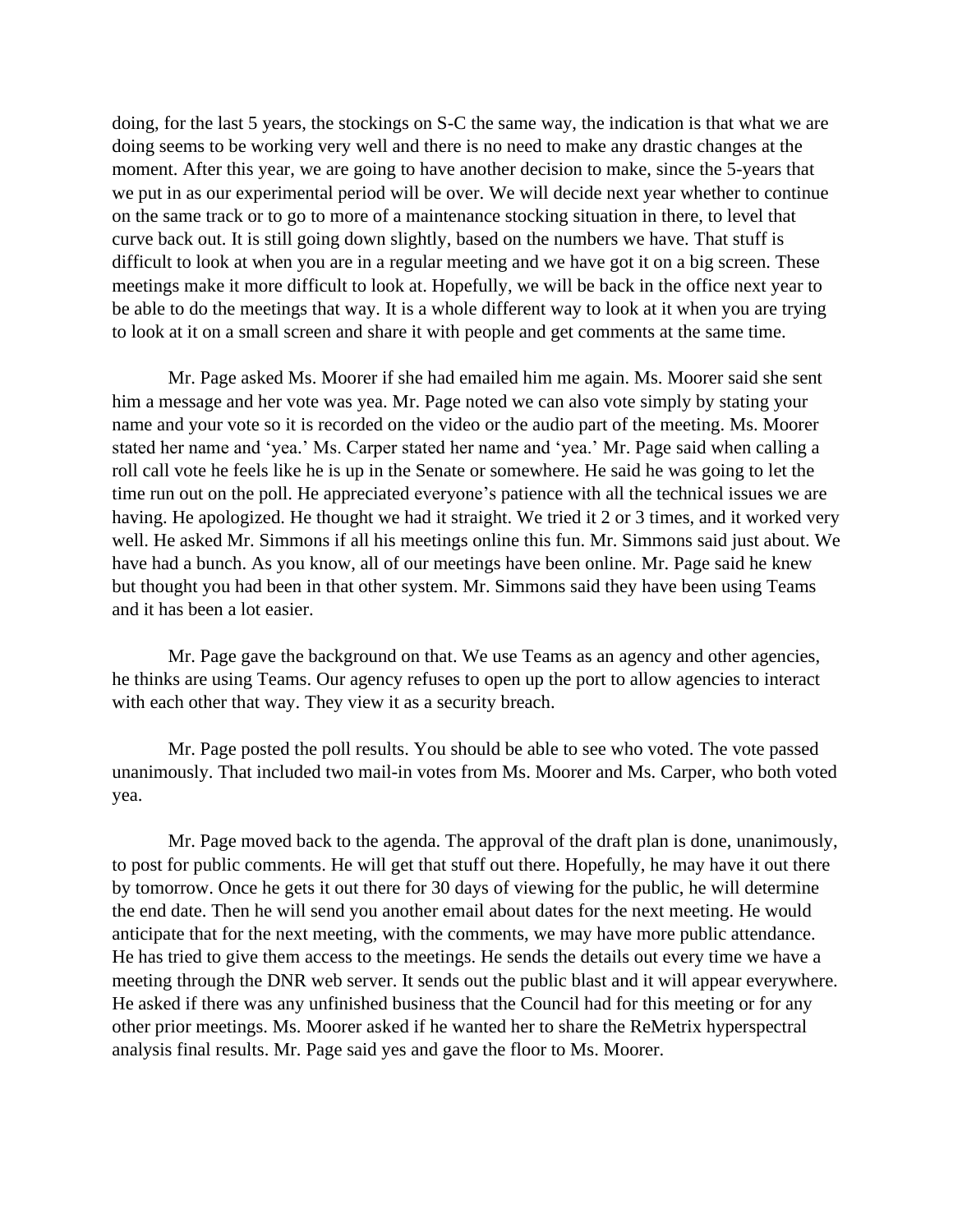Ms. Moorer shared her screen and said this is very similar to the presentation that she gave at the last meeting, but it does have our updated numbers from the ReMetrix satellite hyperspectral analysis for our vegetation on Lake Moultrie and Lake Marion. This is just an update or a recap of what we treated during 2020. We had 3,200 acres of invasives treated this year, and 80 acres in our residential areas. She broke that out just to show that the majority of our program is focused on invasive species management or control. In the residential areas, we are treating some natives. You will see *Cabomba*, milfoil, pondweed, water willow, and duckweed as well. Those species are only treated if they are impeding access for our commercial or residential lease holders. Last year, in 2019, we treated 1,400 acres of invasives, and in 2020 we went up to 3,200.

Ms. Moorer moved on to the next slide, which covers what was mapped using the satellite hyperspectral analysis through ReMetrix. We had 1,900 acres of total invasives mapped. Last year, we went up by about 250 acres. She wanted to make one note on this satellite hyperspectral analysis. These numbers that we are looking at right now for invasive species and for our native species are just what was captured from the hyperspectral analysis. This does not include any boat surveys of additional acreage. We did do boat surveys for ground truthing to shore up the signature received by those different species. Our intention in 2021 is to have our contractor from ReMetrix come down, spend a week with us and do a little bit more boat surveying where he can capture acreage to add. Pretty much all these numbers stayed close. Crested floating heart, in 2019 we had about 780 acres. We are down to 700 or so. Giant salvinia took a jump there. We mapped 279 in 2019. This year we mapped 574, but remember we treated almost 2,700 acres of giant salvinia this year.

Ms. Moorer noted for our native species that we mapped a total of 21,000 acres. Last year, in 2019, we mapped right under 23,000 acres of native species. We did not include algae this year. Under native submersed, we have *Cabomba*, *Bacopa*, *Chara*, coontail, naiads, and pondweeds. She broke out eel grass out. Eel grass is also a submersed species, but we talk a lot about eel grass, so she wanted to pull that out. From 2019 to 2020, we did see an increase in eel grass, a couple hundred acres. We did pull algae out this year, because our contractor did not decipher between *Lyngbya* and other species. She just did not feel comfortable leaving *Lyngbya* in there because it is an invasive species. We can argue benefits or no benefits, but we did pull that out and it was about a 1000-acre difference. That is really where we are seeing the main difference between 2019 and 2020. We are at 14% native vegetation mapped, using just the hyperspectral. She reminded everyone that this is just mapped from satellite hyperspectral. This is our second year doing it via satellite. We are still tweaking some things. She feels like having our contractor come and spend a week or two with us in 2021 season will give us a better and a little bit more in-depth survey.

Ms. Moorer said the next few slides are some pictures that she shared at the last meeting with the Council. She wanted to keep these in here just in case we had anybody from the public that attended this meeting that did not attend the meeting we had in December of 2020. And these slides, or these pictures were taken throughout our season and you will see some of them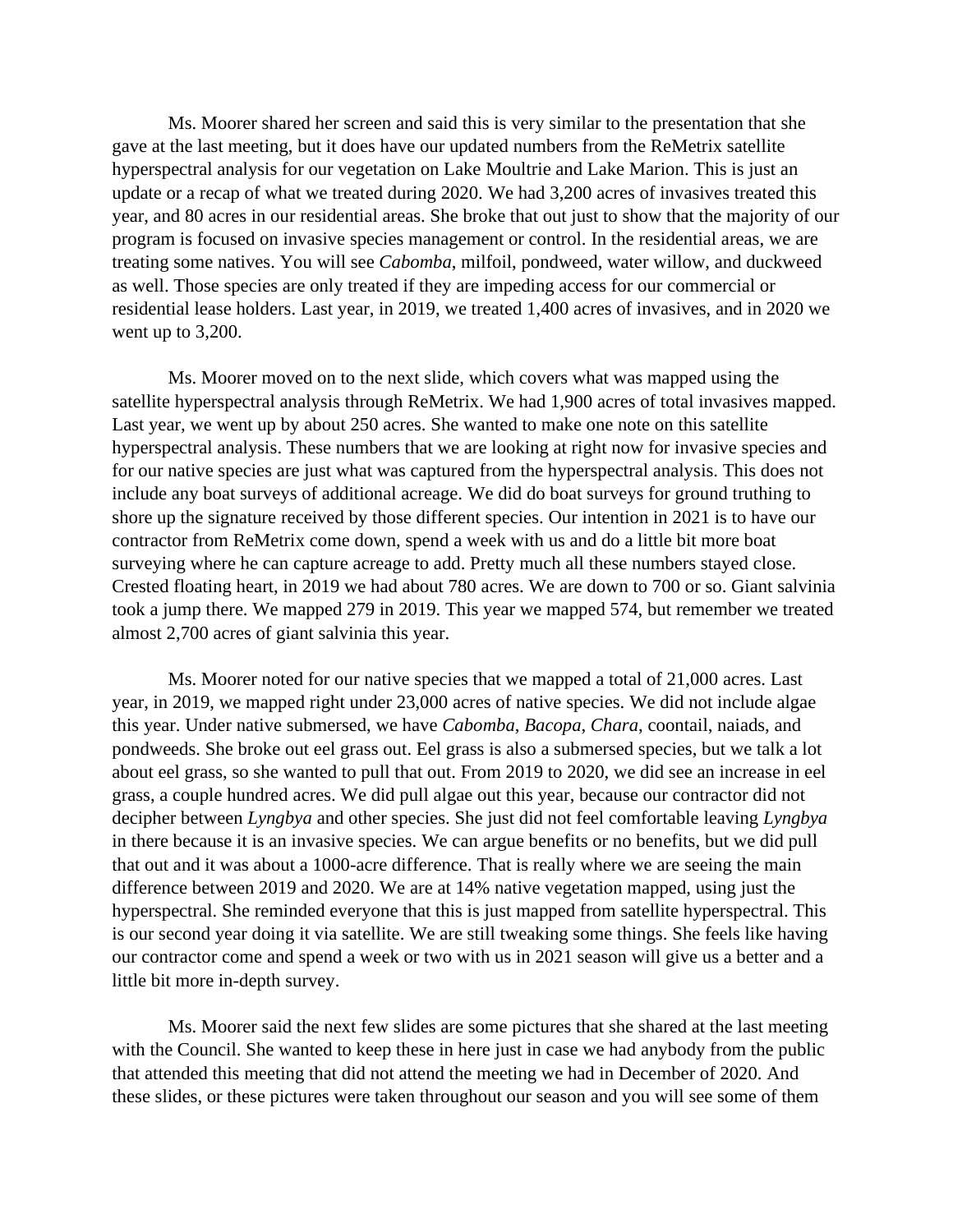are summertime and some are wintertime. On the left is a good stand of val. We have some pondweed on the right. The picture on the left in this next slide is Mr. Guerry and Mr. Stack. It is cooler weather there, but this was an area that we treated for *Hydrilla* using ProcellaCOR. What they have on the rake, right there is some good healthy coontail. We wanted to share this picture with everybody to show that we can treat *Hydrilla* without damaging our natives using selective herbicides. The picture on the right, she just likes because it shows how large American lotus pads can get compared to Mr. Holbrook and Mr. Riser. Here is a shot of some native emergent pickleweed. A shot of some of the *Hydrilla* that we found mixed in with some val. We are finding it mixed in here and there. We had a few large stands of *Hydrilla* that we did treat this year using ProcellaCOR. We have another area that we are going to be targeting in the 2021 season. She will talk about that in just a second on another one of our other slides.

Ms. Moorer showed a couple shots that Mr. Simmons might appreciate. This is in Hickory Top Wildlife Management Area (WMA), where we treated giant salvinia. A good shot of how thick it can get. Actually, on the right with the mud motor was from Hickory Top. On the left, she believes is from Beetree Lake on upper Lake Marion. Mr. Simmons said that looks good. We appreciate that. He noticed it has been kind of growing with a purpose over there. Ms. Moorer said it definitely is. It has taken off. We hit a couple areas in Hickory Top this year by mud boat. We did some fluridone work in there. We had to bump it twice just to keep the concentration up. When we had the helicopter here, we went back in with a mix that was targeting giant cut grass to open up some of those pockets for waterfowl over there, as we had done several years ago when we did the joint cut grass work with DNR. Giant salvinia had moved in. The mix that we used to target the cut grass had a high enough glyphosate concentration that it took out any lingering *Salvinia* that was not affected by the fluridone or pushed in there after the fluridone treatment. We will keep an eye on it going forward. It is a tough spot to get to. We cannot get to it by airboat because the trees are so close together. We have to get in there by mud motor.

Ms. Moorer showed a map of the *Hydrilla* polygons from the hyperspectral analysis. We had a total of 80 acres that was picked up on hyperspectral. We treated 155 this year. Something that she kind of found interesting is the areas that we treated over at Taw Caw, the hyperspectral did not even pick up. It could be that was because we had treated before the analysis. One area that we are going to be targeting next year is just below the I-95 bridge on upper Marion. There is an area called Monkey Bay that has topped out *Hydrilla* and it has been that way for several years. We cannot get grass carp in there to it. She would like to stock some grass carp right in there. It is connected to the lake and it passes under, she thinks, the US 301 bridge up there. It is difficult to get to. It surrounded by the refuge, private property, and a county landfill convenience center. We are going to try and get in there this year with a kayak or canoe and drop some fluridone in there and keep a concentration up. That did not show up either on hyperspectral. She really feels like the reason for that is because that area has a lot of emergent and pads covering the surface of the water. That may have been blocking that signature from picking up a submersed species. We had a lot of primrose and alligatorweed growing in there. We had a lot of fragrant water lilies also in that area. Those pads are covering it. That is one of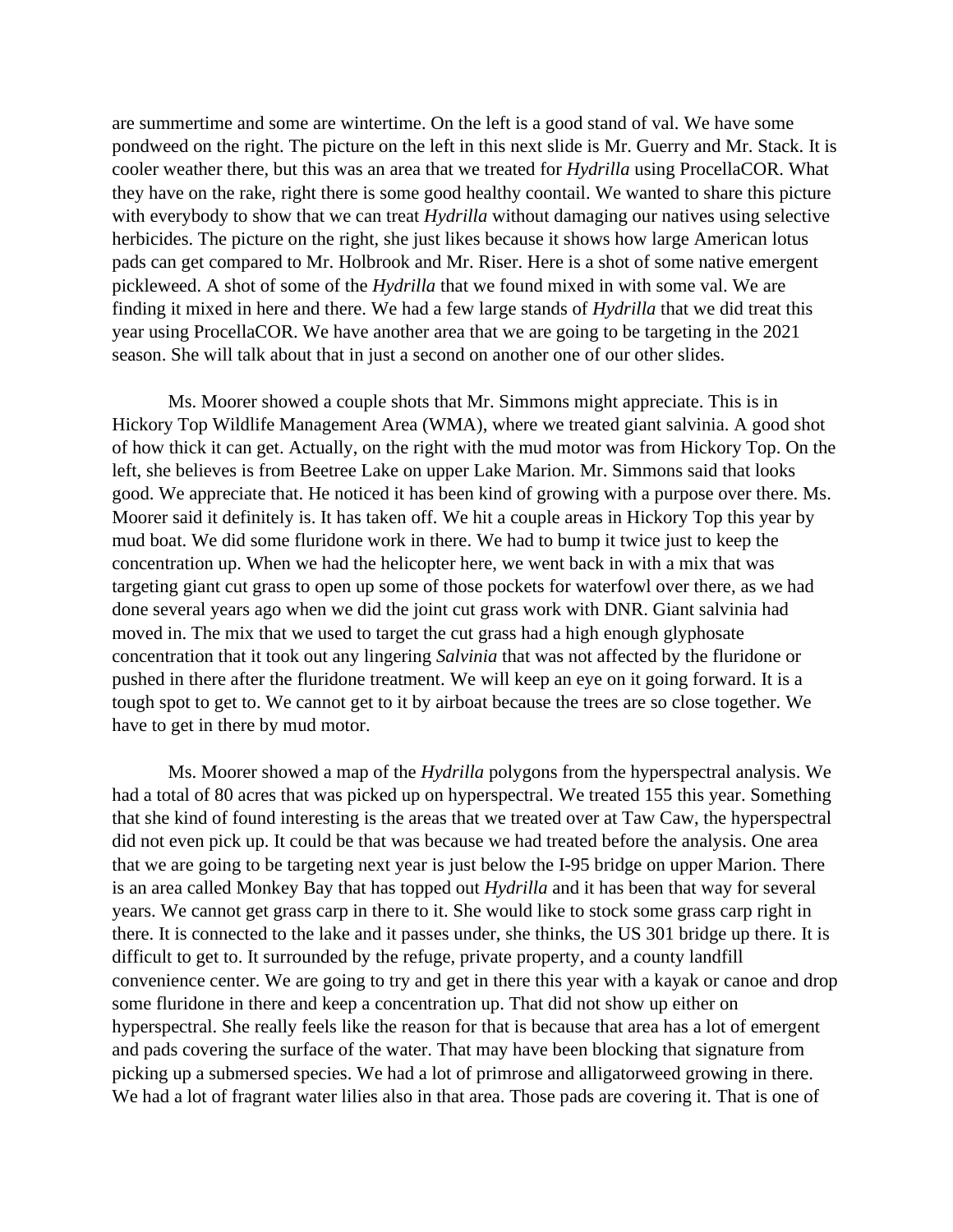the challenges that we have. If you have cloud cover, tree canopy or emergent vegetation it is just not picking up that *Hydrilla* signature. It is picking up some other species.

Ms. Moorer moved to a map of all the native submersed aquatic vegetation (SAV) together. This includes eel grass, pondweeds, naiads, milfoil, and *Cabomba.* She thought it was a good shot showing the distribution across the system. What she would really like to see eventually is all this color above the I-95 bridge. We have challenges above the I-95 bridge when it comes to water quality. That is where most of our inflows come into the system. We are often dealing with high turbidity and high inflows up there. We do have a couple of stands of eel grass coming in up there. She noted that Mr. Page talked about the val project that we did two years ago where we moved eel grass from Lake Greenwood to our system. In 2020, we continued that project, but we focused on water shield. We did a couple of sites on Lake Moultrie and a couple of sites on Lake Marion. She updated the Council on that at the previous meeting. If anybody has any questions about that, she would be glad to share that presentation with you or share the information on how the watershield is doing and the locations of the transplants. That was all she had. If anybody has any questions, she would be happy to answer or email you. She also sent this presentation to Ms. Holling. She added a couple of notes she added early this morning, so she can resend the presentation if needed.

Mr. Page thanked Ms. Moorer. Those were good numbers. To recap what you said, it is looking like we have about 14% native and good stuff out there. The *Hydrilla* does not appear to have increased that much, although you treated a little bit more. The ProcellaCOR has been a very good tool to have. Being able to selectively treat and leave some of the native species in there is good. He added that we treated Stoney Bay (Editor's note: this is part of Sandy Beach WMA) down in Lake Moultrie. We are trying to open it up under direction of our local biologist, who wants to open it up a little more for waterfowl. He also had a phone call recently with the SC Waterfowl Association representatives, who are looking to do more work in some of the areas that we had opened up before. When he was speaking to them, he told them we needed to get on the phone with Ms. Moorer and let her tell you exactly what she has done and do some touch up on those areas. He knows she did not just walk away from them and she has been doing a significant amount of work on that. He told Ms. Moorer that is something we are going to have to do. Buford Mabry is the one that called him yesterday. Mr. Mabry wanted to sit down with us sometime in the future and see what they could do. They potentially have some resources they want to give you to do that or give it to DNR to distribute to you or whatever they want to do. Mr. Page could not tell Mr. Mabry exactly where you had done in maintenance work on top of the helicopter work we have done, because he does not have all those maps. You have all that data. He asked Ms. Moorer to think about that. He will call her next week, and we can compile all that stuff and get with Mr. Mabry to do that. We are going in the right direction on S-C, he thinks. We have not had a lot of comments about what we are doing except for carp work. Some people are just dead set against grass carp. He thinks, by doing the scientific studies we have been doing, we may have a better argument than we have had in the past. They have not had to deal with a stocking of two or three hundred thousand fish at one time, which is not something we ever want to do again. If it ever does happen again like that, knock on wood, he will probably